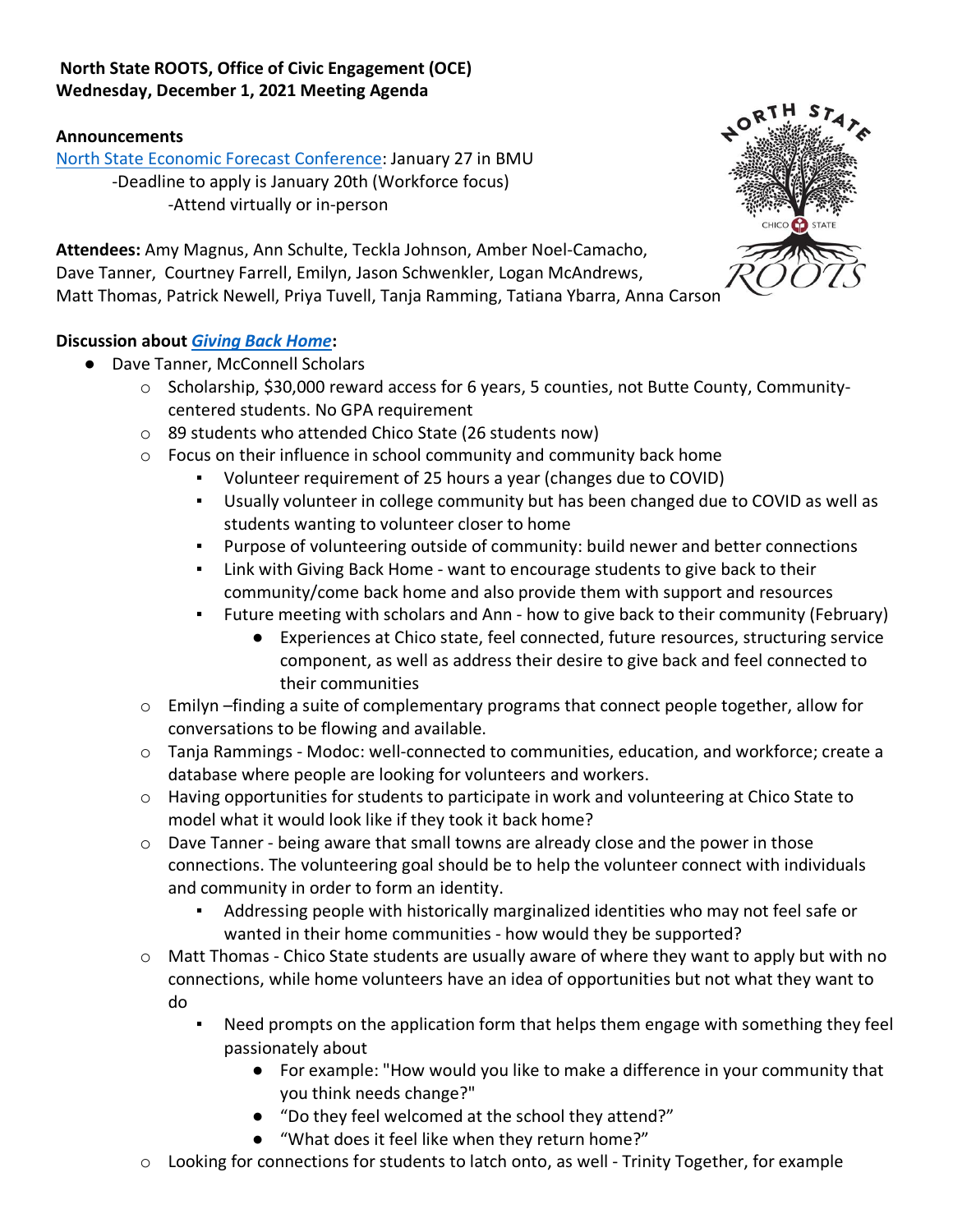- Teckla Johnson, Trinity Together event today
	- o Trinity Together Event tonight
		- Elevate youth voices and connections between generations to create better learning environments
			- Bring community together and have dialogue, work with people that employ youth
			- End with workshops, one for adults and the other for students
			- Bringing in Chambers of Commerce to discuss education and the workforce
				- o Bridge generational gaps and misunderstandings to create a platform and safe space to discuss these issues
			- Ann: Intended to create recommendations for policy level change for RSC grant
				- o Red Bluff, Paradise, and Trinity
				- o Student policy recommendations and feedback
			- Emilyn[: esheffield@csuchico.edu;](mailto:esheffield@csuchico.edu) 530-570-9855
				- o CaliforniansForAll Americorps grant: California Climate Action Corps: students working on community climate action, working with paradise, tribal council, etc.
					- College: Ecological and food insecurity
					- Paradise: rebuilding after fires
					- Civic engagement, lowering cost of college for students, and building support for community action
					- Wanting to connect with area Community Colleges
				- o Anyone in North State who might be interested in CA Climate Action or CA College for All Corps - feel free to share my info with them or share their info with me.

# **Updates**

- NREA conference (Ann)
	- o Five students from rural high schools
		- A Lot of opportunity, get to play sports, Spoke of limitations as well
		- What would you want the leaders to know/take with them?
			- Themes of inclusion (LGBTQ+ community), connected (supported, mental health support), use their preferred names and pronouns
- Building Rural Community Learning Systems: CivicLab Rural Grant (returning incompleters) (Ann)
	- $\circ$  Working with adult students with some course work but not completed degree not sure if Chico State was able to get on this grant or not
- Rural Postsecondary and Economic Development [Grant](https://www.govinfo.gov/content/pkg/FR-2021-11-19/pdf/2021-25332.pdf) (rural student access, persistence, and return) (Ann)
	- $\circ$  Increase college access and encourage rural youth to return to their communities
	- $\circ$  Hard to qualify for; 30% rural students need to be attending to be eligible for grant
	- $\circ$  Last year rural schools gave feedback to the feds that we need more time and support from fed gov to complete and qualify for grants, and not happened yet

Patrick Newell (Library)- access to medical literature to professionals through grant opportunities

-Stonewall group-funding to create collections for underrepresented groups

-Will share some more articles and will provide access if others need it (list attached)